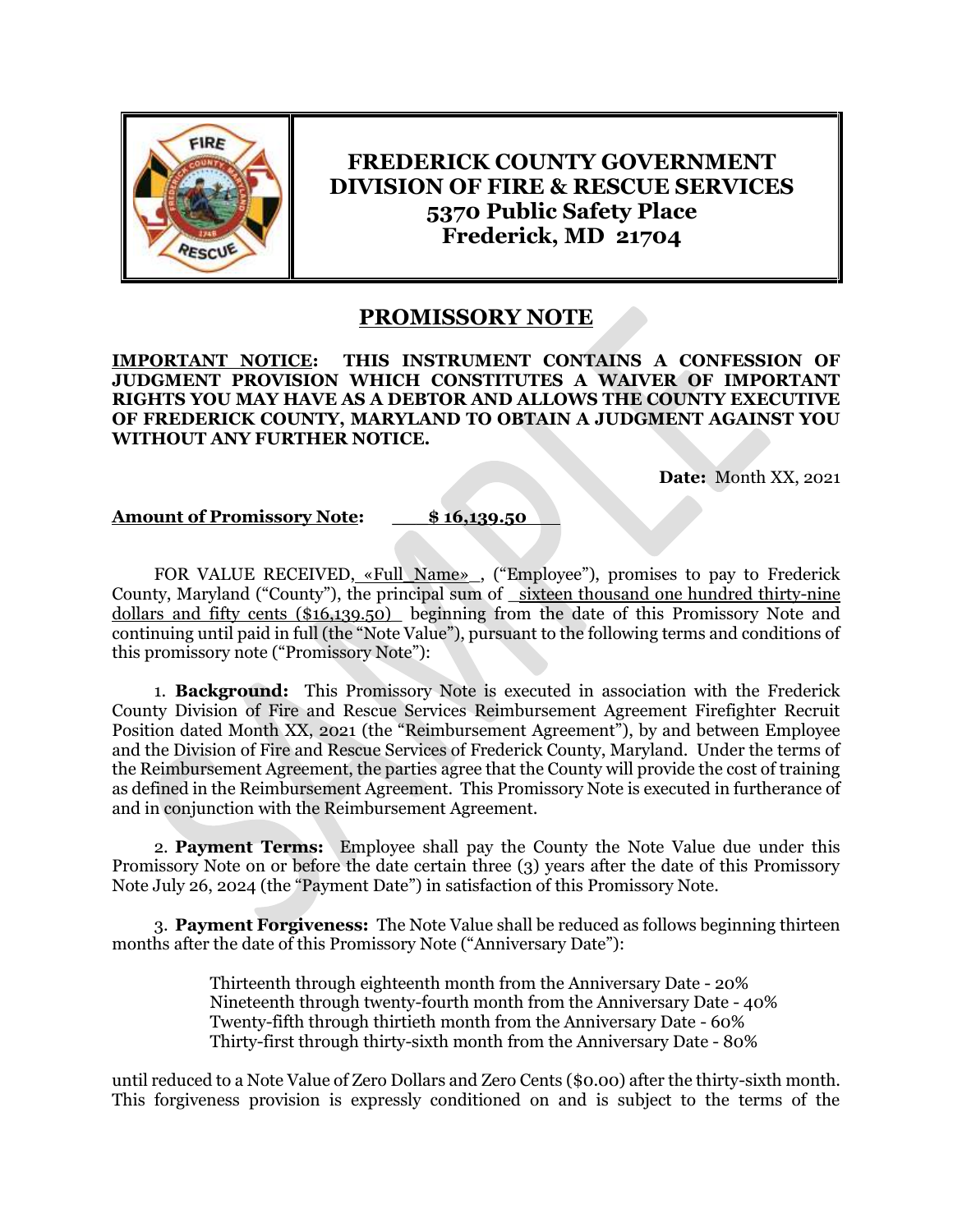Reimbursement Agreement. If Employee is not employed by the County when the reduction is to occur or the Payment Date, but has accepted employment with another Fire/EMS department or has accepted employment in other Fire/EMS related work within one year from the date of termination of employment with the Division of Fire and Rescue Services, no forgiveness as defined in this provision shall occur on that date, and the remaining Note Value shall be due and payable under the terms of this Promissory Note.

4. **Events of Default; Acceleration**: The following shall constitute defaults or events of default hereunder ("Events of Default"):

> Failure by Employee to keep, perform or observe any agreement, covenant, or condition contained herein or in the Reimbursement Agreement;

The remaining unpaid Note Value of this Promissory Note shall immediately become due and payable, at the option of the holder hereof, upon the occurrence of an Event of Default. The County shall be entitled to recover all expenses, including reasonable attorneys' fees, incurred by the County in any way arising from or relating to the enforcement or attempted enforcement of this Promissory Note and the collection or attempted collection, whether by litigation or otherwise, of this Promissory Note.

5. **Governing Law; Changes:** The Promissory Note may not be changed orally and shall only be modified in a writing signed by all parties. This Promissory Note shall be governed by and construed in accordance with the laws of the State of Maryland without regard to principles of conflict of laws.

6. **Jurisdiction; Venue:** Any lawsuit arising from or relating to this Promissory Note or the Reimbursement Agreement shall be brought in the District Court of Maryland for Frederick County. The parties waive any objections they may have to personal jurisdiction, venue, or *forum non conveniens* for any matter brought relating to this Promissory Note or the Reimbursement Agreement.

7. **Severability:** If any clauses or provisions herein contained operate or would prospectively operate to invalidate this Promissory Note or the Reimbursement Agreement, in whole or in part, then such clauses and provisions only shall be held for naught, as though not herein contained, and the remainder of this Promissory Note and the Reimbursement Agreement shall remain operative and in full force and effect.

8. **Miscellaneous:** Employee and all endorsers, sureties, and guarantors, hereby waive presentment for payment, demand, protest, notice of nonpayment or dishonor and of protest, and any and all other notices and demands whatsoever, and agree to remain bound under this Promissory Note until the Note Value is paid in full, notwithstanding any extensions of time for payment which may be granted even though the period or periods of extension be indefinite and notwithstanding any inaction by, or failure to assert any legal rights available to the holder of this Promissory Note. Employee acknowledges that the County may reproduce (by electronic means or otherwise) any of the documents evidencing and/or securing this Promissory Note and thereafter may destroy the original documents. Employee hereby agrees that any document so reproduced shall be the binding obligation of Employee, and all endorsers, sureties, and guarantors, and enforceable and admissible in evidence against them to the same extent as if the original documents had not been destroyed.